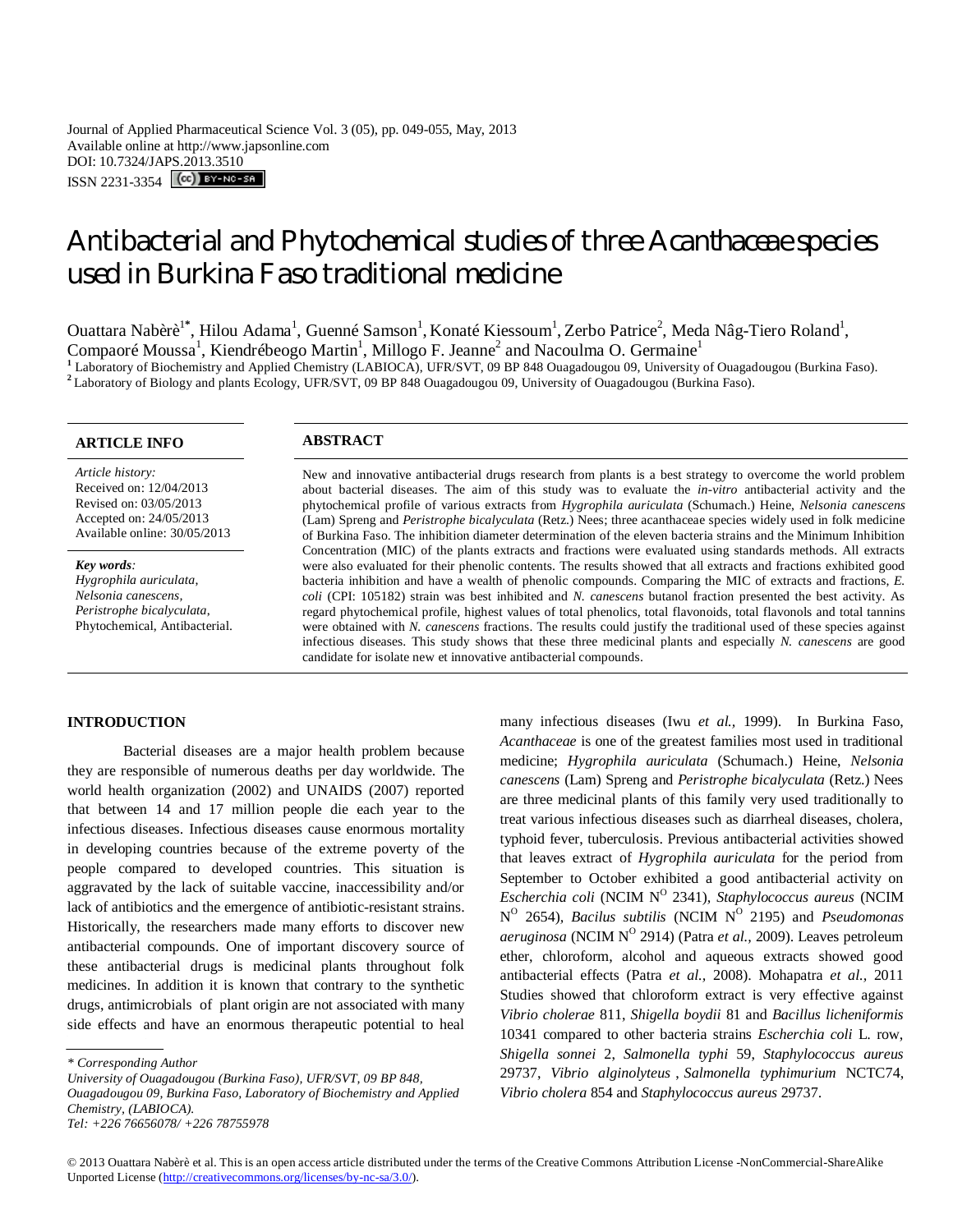A study by Jani *et al.,* 2012 showed that stem methanol extract of *H. auriculata* is more active (MIC =  $0.5$  mg/mL) on *B. subtilis* bacterial strain, while leaves and flowers methanol extracts showed good average inhibitory concentration (0.5 mg/mL) on *Proteus vulgaris.* The ethanolic extract of *Peristrophe bicalyculata* was more effective against *Escherchia coli* (with a largest inhibition zone = 18 ± 0.8 mm), *Bacillus cereus* and *Salmonella typhi* (Janakiraman *et al.,* 2012). The aqueous extract (20 mg / mL) of the plant is effective against *Escherchia coli*, *Bacillus subtilis* and *Staphylococcus aureus* (Khan *et al.,* 2011). A yellow-brown essential oil can be extracted by distillation, shows in vitro activity against the growth of various strains of Mycobacterium tuberculosis (Burkill, 1985). The leaves ethanolic macerated of *Peristrophe bicalyculata* showed greater inhibition *in vitro* against *Staphylococcus aureus*, *Klebsiella spp*, *Pseudomonas aeruginosa*, *Aspergillus Niger*, *Rhizopus stolonifer* and *Aspergillus clavatus* (Giwa *et al.,* 2010). In the best of our knowledge, there is no scientific information concerning the *in vitro* antibacterial activities in relation with polyphenolic contents of these three medicinal plants. This study aimed to evaluate the *in vitro* antibacterial activities and polyphenol contents of plants extracts.

# **MATERIALS AND METHODS**

# **Chemicals**

To carry out our different activities (phytochemical screening and antibacterial activities), we used solvents and various classic reagents. All reagents were of analytical grade. Folin-Ciocalteu reagent, sodium carbonate  $(Na_2CO_3)$ , sodium hydroxide, gallic acid, quercetin, aluminium trichloride (AlCl<sub>3</sub>), hydrochloric acid, magnesium chloride, were purchased from Sigma Aldrich chemie (Steinheim, Germany); ammonium ferric citrate and potassium persulfate were supplied by Fluka chemie (Buchs, Switzerland); sulfuric acid, acetic anhydride, ferric trichloride, chloroform, ethanol, methanol, was sourced from Probalo (Paris, France); p-iodonitrotetrazolium chloride (INT) were sourced from Sigma–Aldrich (Germany); ascorbic acid and tannic acid were supplied by labosi (Paris, France).

# **Plants materials**

*Hygrophila auriculata*, *Nelsonia canescens* and *Peristrophe bicalyculata* were collected in August 2008 in Loumbila, 15 Km north of Ouagadougou, capital of Burkina Faso. The plants were identified by Prof. Millogo- Rasolodimby botanist at the plant Biology Department of the University of Ouagadougou. Voucher specimens with accession numbers ID 10259, ID 10152 and ID 10320 respectively for *Hygrophila auriculata*, *Nelsonia canescens* and *Peristrophe bicalyculata* were deposited at the Herbarium of the Laboratory of plants .

# **Preparation of Extracts**

Whole plants of *Hygrophila auriculata*, *Nelsonia canescens* and *Peristrophe bicalyculata* were dried at room temperature and ground to fine powder. Twenty five grams (25g) of powdered plant material was extracted with 250ml of aqueousethanol (80%) at laboratory conditions during 24 hours. After, extracts solution were concentrated under reduced pressure in a rotary evaporator (BÜCHI, Rotavopor R-200, Switzeland) at approximately 40°C, frozen and lyophilized using a lyophilizer (Telstar-Cryodos 50, Spain). The crude extracts obtained were fractionated by solvents of increasing polarity respectively hexane, dichloromethane, ethyl acetate and butanol. All obtained extracts were weighed before packed in waterproof plastic flasks and stored at 4°C until use.

# **Antibacterial Study** *Microorganisms*

Eleven microorganisms used in this study consisted of clinical isolates and collection/ sereotyped strains (Gram positive and Gram negative). The clinical isolates were obtained from biomedical laboratory. They were: *Escherichia coli, Vibrio cholera* isolate in contaminate water, *Vibrio cholera*, *Salmonella typhimirium* isolate in contaminate fish and *Salmonella typhimirium* isolates in contaminate salad. Sereotyped strains were: *Bacillus cerus* ATCC 9144, *Escherichia coli* ATCC 25922, *Escherichia coli* CPI 105182, *Proteus mirabilis* ATCC 35659, *Shigella dysenteria* CPI 5451, *Staphylococcus aureus* ATCC 6538. Before testing, pure cultures were realized with all strains using Mueller Hinton Agar and tryptic soy Broth. Inoculate were prepared by adjusting the turbidity of the suspension to match the 0.5 Mc Ferland standard.

## **Antibacterial tests**

## *Determination of antibacterial activity by agar diffusion method*

Sensitivity of different bacterial strains to various fractions of extracts was measured in using disc diffusion (Bauer *et al.,* 1966; Chew *et al.,* 2011). The plates containing Mueller-Hinton/Nutrient agar were spread with 0.2 ml of the inoculum. 6mn diameter of sterile Whatman filter paper were soaked with 10µl of extract (20mg/ml) and deposited in plates. The plates inoculated with different bacteria were incubated at 37°C and 40°C for *E. coli* strains up to 24 h and diameter of any resultant zone of inhibition was measured. For each combination of extract and the bacterial strain, the experiment was performed in triplicate and repeated twice. The bacteria with a clear zone of inhibition of more than 12 mm were considered to be sensitive. Sensitivity of different bacterial strains to DMSO was measured to evaluate this solvent toxicity. Antibacterial activity of different plant extracts was compared with three commonly employed antibiotics *viz*. ampicillin (10 μg/disc), ciprofloxacin (10 μg/disc), and gentamicin (10 μg/disc).

# *Minimum inhibitory concentration (MIC)*

The minimum inhibitory concentration (MIC) of antibacterial (sensitive bacteria) activity was determinate with serial dilution technique, using 96-well microplates (Eloff, 1998; NCCLS, 2001). In each colon of well 100µl of sterile MH broth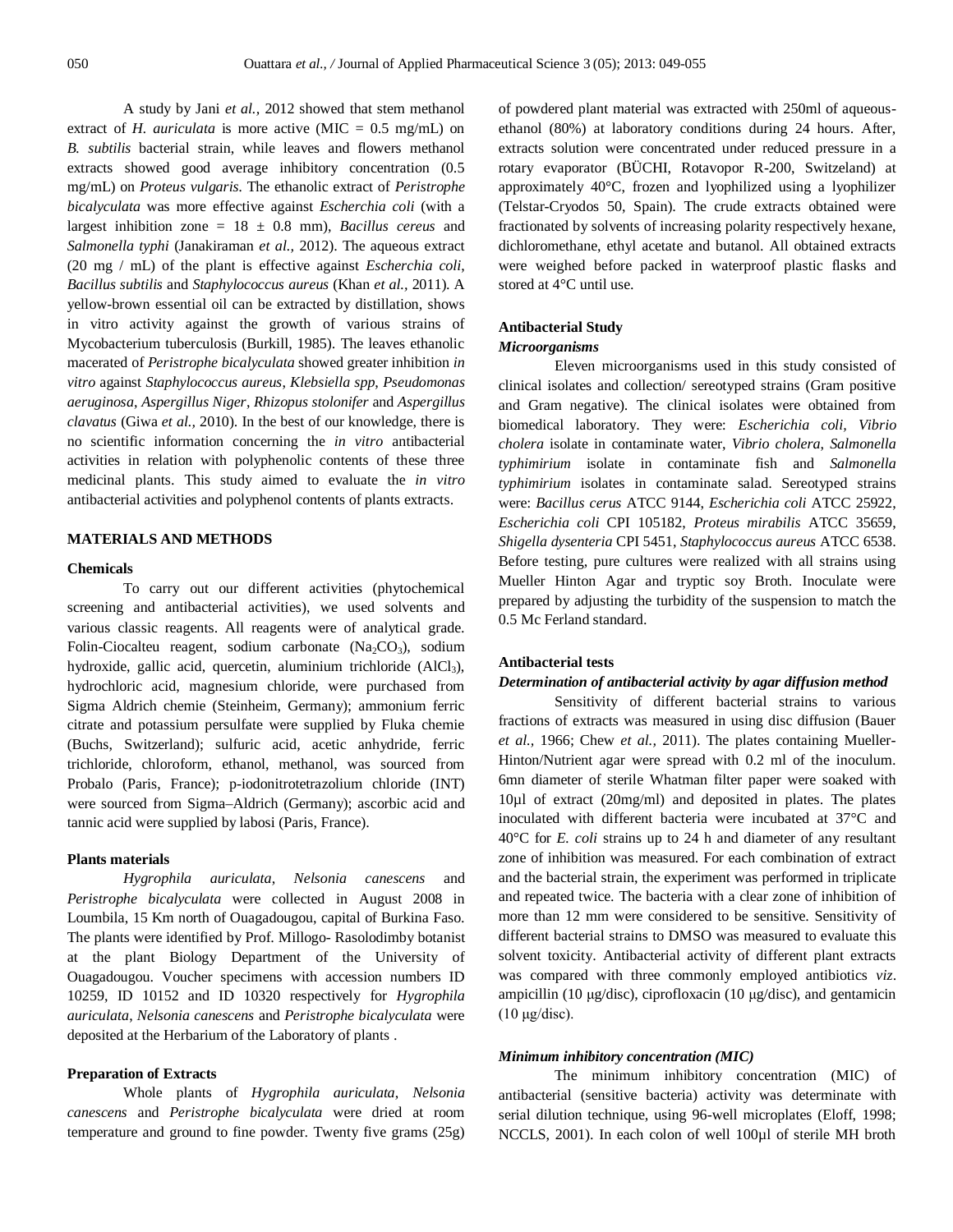and 100µl of sterile extract (20mg/ml) were put only in the first line. Successively dilutions permit to obtain extracts concentration between 20 and 0,325mg/ml. 10μl of each bacterial culture was added singly to each well. The density of bacteria was standardized using McFarland 0.5 turbidity standard. The plates were covered and incubated overnight (18 hours) at 37 °C and 44°C for *E. coli* strains. To indicate bacterial growth, 50 μl of 0.2 mg/ml p-iodonitrotetrazolium violet (INT) was added to each well and the plates incubated at 37 °C and 44°C for 30 min. Bacterial growth in the wells was indicated by a red color, whereas clear wells indicated inhibition by the tested substances. This assay was repeated three times.

# **Phytochemical investigation**

# *Preliminary screening*

Secondary metabolites such as polyphenols, tannins, flavonoids, coumarins, saponins, anthracenosids, sterols and triterpenes presence were determined by using methods as described by Ciulei (1982).

## *Total Phenolics Content*

Total polyphenols were determined by using Folin-Ciocalteu method as described by Singleton *et al.,* (1999) with some modifications. 96-well microtitre plate was used. 25 μl of extracts (0.1 mg/ml) were mixed with 105 μl of Folin- Ciocalteu reagent (0.2 N). 5 min later, 100 μl of  $Na_2CO_3$  (75 g/l) were added in each well. After 2 h incubation in the dark at room temperature, the absorbances were measured at 760 nm against a blank (0.5 ml Folin-Ciocalteu reagent + 1 ml  $Na<sub>2</sub>CO<sub>3</sub>$ ) using a UV/visible light spectrophotometer (Epoch 251465, Biotek Instruments, U.S.A.). The experiments were carried out in triplicate. A standard calibration curve was plotted using gallic acid (Y= 0.0249x;  $R^2$  = 0.99).The results were expressed as mg of gallic acid equivalents (GAE)/100 mg of extract.

# *Total Flavonoids Content*

The total flavonoids content were estimated according to the Dowd method as adapted by Lamien-Meda *et al.,* (2008) with some modifications. 75  $\mu$ l of AlCl<sub>3</sub> (2%) were mixed with 75  $\mu$ l of methanolic extract solution (0.1 mg/ml). After 10 min, the absorbances were measured at 415 nm against a blank (mixture of 75 µl methanolic extract solution and 75 µl methanol) on a spectrophotometer and compared to a quercetin calibration curve (y= 0.0289x 0.0036;  $R^2 = 0.99$ ). The experiments were carried out in triplicate. The amounts of flavonoids in plant extracts were expressed as mg of quercetin equivalents (QE)/100 mg of extract.

# *Total Flavonols Content*

The total flavonols content were determined as described by Abarca *et al.,* (2007) method with some modifications. Aliquots were prepared by mixing of 75 μL ethanolic extract solutions (1 mg/mL) and 75  $\mu$ L of aqueous AlCl<sub>3</sub> (20%). The absorbances were read at 425 nm after 10 min incubation against a blank (mixture of 75 μL ethanolic extract solutions and 75 μL of ethanol) on a spectrophotometer. All determinations were carried out in triplicate. A standard calibration curve (y =  $0.0353x$ ; R<sup>2</sup> = 0.99) was plotted using quercetin (0-50 μg/mL). The results were expressed as mg of quercetin equivalents (QE)/100 mg of extract.

## *Total Tannins Content*

The total tannins contents were determined as described by European community (2000). In eppendoff tube, 20 μL of aqueous extract, 100µL of distilled water, 20 μL of ammonium ferric citrate (3.5 g/L) 24h older and 20  $\mu$ L of ammoniac (8g/L) were mixed. After 10 min, the absorbances of samples were measured at 525 nm against a blank (20 μL aqueous extract, 20 μL ammoniac  $+100 \mu L$  distilled water) on a spectrophotometer and compared to tannic acid calibration curve (y=  $0.0011x + 0.2236$ ;  $R^2 = 0.99$ ). The data obtained was the mean of three determinations. The results were expressed as mg of tannic acid equivalents (TAE) per 100 mg of extract (mg TAE/100 mg of extracts).

# **STATISTICAL ANALYSIS**

Results were expressed as mean  $\pm$  standard deviations (SD); Tukey's test was used to determine level of significance of all results obtained on XLSTAT 7.1. Results were regarded as significant at  $p < 0.05$ .

# **RESULTS AND DISCUSSION**

# **Antibacterial activity**

# *Inhibition zone diameters*

The result of the antibacterial efficacy of Crude extract; Hexane, Dichloromethane, Ethyl Acetate and Butanol Fractions of *H. auriculata, N. canescens* and *P. bicalyculata* is showed in Tables 1, 2 and 3. Among the tested extracts and fractions, the best inhibition zone diameter of *V. cholerae* (Fish) (14mm) was obtained with *H. auriculata* Hexane Fraction; the best *S. typhimurium* (salad) (25mm) *N. canescens* Hexane fraction; the bests inhibition zone diameters of *E. coli* boromo (12mm) were obtained with *H. auriculata, N. canescens* and *P. bicalyculata*  Hexane fractions; the bests inhibition zone diameters of *E. coli* (ATCC: 25922) (14.67mm) were obtained with *H. auriculata*  Dichloromethane fraction and *P. bicalyculata* Butanol fraction; the best inhibition zone diameter of *E. coli* (CPI: 105182) (15.33mm) was obtained with *P. bicalyculata* Dichloromethane fraction; the best inhibition zone diameter of *P. mirabilis* (ATCC: 35659) (28.33mm) was obtained with Crude extract of *P. bicalyculata;* the best inhibition zone diameter of *B. ceru*s (ATCC: 9144) (11.67mm) was obtained with *H. auriculata* Butanol fraction, for *S. aureus* (ATCC: 6538) the best inhibition zone diameter (14.67mm) was obtained with *P. bicalyculata* Dichloromethane fraction; for *V. cholerae* (Water) the best inhibition zone diameter (14mm) was obtained with *N. canescens* Ethyl Acetate fraction; the best inhibition zone diameter of *S. dysenteria* (CPI: 5451) (11.67mm) was obtained with Crude extract of *H. auriculata* and finally for *S. typhimurium* (Fish) the best inhibition zone diameter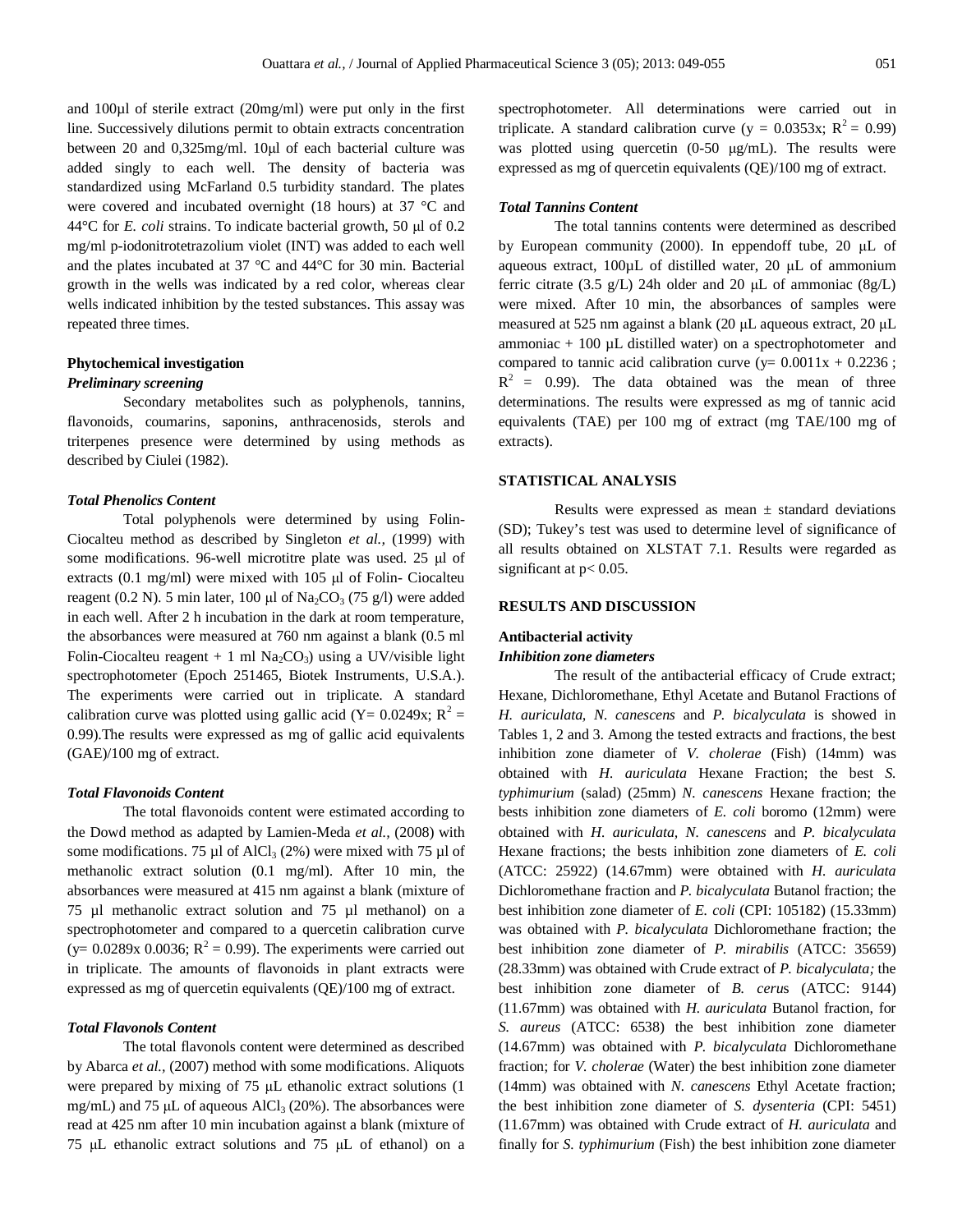(12 mm) was obtained with *N. canescens* Ethyl Acetate fraction. Among the standards compounds (antibiotics) used in this test, Ampicillin presented the best activity on all strains compared to plant extracts and fraction while DMSO didn't have good antibacterial activity on bacterial strains.

## **Minimum inhibitory concentration (MIC)**

The table 4 indicated the minimum inhibitory concentrations (MIC) of sensitive strains by plants extracts and fractions.

For the strain *V. cholerae* (Fish) bests MIC of 2.5 mg/mL were obtained with *N. canescens* Dichloromethane, Ethyl Acetate and Butanol Fractions. For *S. typhimurium (salad)* bests MIC were ranged in the following order *N. canescens* Butanol Fraction > *P. bicalyculata* Hexane and Dichloromethane Fractions > *H. auriculata* Dichloromethane Fraction and *P.bicalyculata* Ethyl Acetate fraction with respectively 0.625mg/mL, 1.25 mg/mL

**Table. 1**: Strains inhibition zone diameters of crude and hexane fractions.

and 2.5 mg/mL. For *E. coli* (ATCC: 25922) the best MIC of 1.25 mg/mL was obtained with *H. auriculata* Dichloromethane Fraction; for *E. coli* (CPI: 105182) strain bests MIC of 0.3125 mg/mL were obtained with *H. auriculata, N. canescens* and *P. bicalyculata* Dichloromethane Fractions and with *N. canescens*  Butanol fraction*.* In addition for the same strain, *P. bicalyculata* Ethyl Acetate and Butanol Fractions exhibited good MIC of 2.5 mg/mL; for *P. mirabilis* (ATCC: 35659) the MIC were ranged in the following order *N. canescens* Butanol fraction > *P. bicalyculata* Ethyl Acetate fraction > *H. auriculata* crude extract with respectively 0.625 mg/mL, 1.25 mg/mL and 2.5 mg/mL; and for *V. cholerae* (Water) MIC value of 2.5 mg/mL was obtained with Ethyl Acetate fraction *N. canescens*. We noted that *E. coli*  (CPI: 105182) strain was best inhibited compared with the others bacterial strains and as regards all extracts and fractions antibacterial activities, *N. canescens* butanol fraction presented the best activity.

| <b>Bacterial</b> |                                                                  | Crude extract                   |                                   |                                 | <b>Hexane fraction</b>            |                                 |
|------------------|------------------------------------------------------------------|---------------------------------|-----------------------------------|---------------------------------|-----------------------------------|---------------------------------|
| <b>Strains</b>   | H. auriculata                                                    | N. canescens                    | P. bicalvculata                   | H. auriculata                   | N. canescens                      | P. bicalvculata                 |
|                  | $11 \pm 0^{\overline{c},\overline{d},\overline{e},\overline{f}}$ | $10\pm0^{e,t}$                  | $11.67 \pm 0.58^{\text{c,d,e,f}}$ | $14+1^{b}$                      | $12.67+0.58^{\text{c,d,e}}$       | $12.67 \pm 1.15^{c,d,e}$        |
| B                | $8 \pm 0^{e,t}$                                                  | $8\pm0^{e,f}$                   | $8.33+0.58^{e,f}$                 | $11+1^{e,t}$                    | $25 \pm 2.89^{a,b}$               | $17.67 \pm 1.53^{c,d}$          |
| $\sim$           | $10.67 + 0.58$ <sup>c,d</sup>                                    | $9+0^{d,e}$                     | $12.67 + 0.58^{\circ}$            | $9.00+0^{d,e}$                  | $9.33 \pm 0.58$ <sup>d</sup>      | $10.67 + 1.15$ <sup>c,d</sup>   |
| D                | $9+1^{f,g}$                                                      | $13.67 \pm 0.58^{\text{d,e}}$   | 9.33 $\pm$ 0.58 <sup>t,g</sup>    | $11.00 \pm 1^{e,f}$             | $11.33 \pm 1.15^{\text{d,e,f}}$   | $10.00+0t$                      |
| Е                | $7\pm0^{g,h}$                                                    | $11.33 \pm 0.58^{\rm d,e,f}$    | $9+0^{f,g}$                       | $13.67 \pm 0.58$ <sup>c,d</sup> | $12.67 \pm 2.08^{\text{c,d,e}}$   | $13.00 \pm 0^{c,d,e}$           |
|                  | $12.67 \pm 2.08^{\text{c,d}}$                                    | $9+0^{e,f}$                     | $28.33 \pm 2.89^a$                | $13.33 \pm 0.58$ <sup>c</sup>   | 9.00 $\pm 0^{\text{e,f}}$         | $11.00\pm0^{\mathrm{c,d,e,f}}$  |
| G                | $10+0^{c,d}$                                                     | $10.67 \pm 0.58$ <sup>c,d</sup> | 9.67 $\pm$ 0.58 <sup>c,d</sup>    | $10.33 \pm 0.58$ <sup>c,d</sup> | 9.33 $\pm$ 0.58 $^{\rm d}$        | $11.33 \pm 0.58$ <sup>c,d</sup> |
| H                | $12+1^{c,d,e,f}$                                                 | $9.67{\pm}0.58^{\rm f,g,h,i}$   | $10+1$ <sup>f,g,h</sup>           | $7.00 \pm 0^{i,j}$              | $7.00+0^{1}$                      | $13.67 \pm 0.58$ <sup>c,d</sup> |
|                  | $11.67 \pm 0.58$ <sup>a,b</sup>                                  | $10.33 \pm 1.53^b$              | $10.67 + 1.15^b$                  | $11.33 \pm 1.15^{\circ}$        | $9.67 \pm 0.58^{\circ}$           | $11.33 \pm 0.58^{\circ}$        |
|                  | $11.67 + 0.58^b$                                                 | $8\pm0^{f,g}$                   | $8\pm0^{f,g}$                     | 9.00+0 <sup>d,e,f</sup>         | $10.33 \pm 0.58$ <sup>b,c,d</sup> | $8.67 \pm 0.58$ <sup>e,f</sup>  |
| K                | $10.67 \pm 1.15$ <sup>c,d</sup>                                  | $11.67 \pm 0^{\circ}$           | $11 \pm 0$ <sup>c</sup>           | $8.00 \pm 0^{d,e}$              | $11.33 \pm 0.58$ <sup>c</sup>     | $11.67 + 0.58$ <sup>c</sup>     |

**Table. 2**: Strains inhibition zone diameters of Dichloromethane and ethyl Acetate fractions.

| <b>Bacterial</b> |                                     | <b>DCM</b> Fraction             |                                 |                                   | <b>Ethyl Acetate fraction</b>   |                                   |  |  |  |
|------------------|-------------------------------------|---------------------------------|---------------------------------|-----------------------------------|---------------------------------|-----------------------------------|--|--|--|
| <b>Strains</b>   | H. auriculata                       | N. canescens                    | P. bicalvculata                 | H. auriculata                     | N. canescens                    | P. bicalvculata                   |  |  |  |
|                  | $11.33 \pm 0.58$ <sup>c,d,e,f</sup> | $12.67 \pm 2.89^{\text{c,d,e}}$ | $10.00 \pm 1^{e,t}$             | $12.00+0^{c,d,e}$                 | $12.67 \pm 0.58^{\text{c,d,e}}$ | $11.33 \pm 1.15^{c,d,e,f}$        |  |  |  |
| B                | $13.00 \pm 1^{d,e}$                 | $10.67\pm0.58^{\rm d,e,f}$      | $15.67 \pm 2.52$ <sup>c,d</sup> | $8.00+0^{e,t}$                    | $11.00 \pm 1.73^{\text{d,e}}$   | $13.00 \pm 0^{d,e}$               |  |  |  |
| r                | $9.67 \pm 0.58^{\rm c,d}$           | $10.33 \pm 0.58^{\text{c,d}}$   | $9.33 + 0.58^d$                 | $12.00 \pm 0^{\text{c,d}}$        | $12.00 \pm 2.65^{\text{c,d}}$   | $12.00 \pm 0^{c,d}$               |  |  |  |
| D                | $14.67 + 2.89$ <sup>c,d</sup>       | $11.33 \pm 2.31^{\text{d,e,f}}$ | $11.00+0^{e,t}$                 | $17.33 \pm 1.15^{b,c}$            | $11.00+1^{e,t}$                 | $11.33 \pm 0.58$ <sup>d,e,f</sup> |  |  |  |
| E                | $12.00 \pm 0^{d,e}$                 | $13.00 \pm 1^{c,d,e}$           | $15.33 \pm 0.58$ <sup>c</sup>   | $11.67 \pm 0.58$ <sup>d,e,f</sup> | $10.67 + 2.31$ <sup>e,f</sup>   | $12.00 \pm 1^{d,e}$               |  |  |  |
|                  | $11.33 \pm 0.58^{\text{c,d,e,f}}$   | $10.33 \pm 0.58^{\rm d,e,f}$    | $10.00 \pm 0^{d,e,f}$           | $8.67 + 0.58$ <sup>t,g</sup>      | $11.67 \pm 0.58^{\text{c,d,e}}$ | $12.00 \pm 0^{c,d}$               |  |  |  |
| G                | $10.33 \pm 0.58^{\text{c,d}}$       | $11.00 \pm 0.58^{\text{c,d}}$   | 9.67 $\pm$ 0.58 <sup>c,d</sup>  | $11.00 + 0^{c,d}$                 | $10.33 \pm 1.53^{c,d}$          | $10.67 \pm 1.15^{c,d}$            |  |  |  |
| Н                | $7.00 \pm 0^{i,j}$                  | $13.33 \pm 3.21^{\text{c,d,e}}$ | $14.67 \pm 0.58$ <sup>c</sup>   | $10.67 \pm 0.58^{\rm e,f,g,h}$    | $17.67 + 1.15^b$                | $11.00\pm0^{\rm d,e,f,g}$         |  |  |  |
|                  | $10.67 \pm 0.58^{\rm b}$            | $10.00+0^{b}$                   | $11.67 \pm 0.58$ <sup>a,b</sup> | $11.00+1^{b}$                     | $14.00+1^a$                     | $11.00 \pm 1^{b}$                 |  |  |  |
|                  | $11.33 \pm 0.58$ <sup>b,c</sup>     | $10.00 + 0^{c,d,e}$             | $10.67 \pm 1.15^{b,c}$          | $10.00 \pm 0^{c,d,e}$             | $10.00 \pm 0^{c,d,e}$           | $10.33 \pm 0.58$ <sup>b,c,d</sup> |  |  |  |
|                  | $11.67 + 1.15^{\circ}$              | $11.67 + 0.58^{\circ}$          | $10.67 \pm 1.15$ <sup>c,d</sup> | $10.00+1^{c,d}$                   | $12.00+1.73^{\circ}$            | $10.00 \pm 0^{c,d}$               |  |  |  |

**Table. 3**: Strains inhibition zone diameters of Butanol fraction, Standards and Solvent.

| <b>Bacterial</b> |                                   | <b>Butanol fraction</b>      |                                                 |                               | <b>Standards</b>              |                                | Solvent              |
|------------------|-----------------------------------|------------------------------|-------------------------------------------------|-------------------------------|-------------------------------|--------------------------------|----------------------|
| <b>Strains</b>   | H. auriculata                     | N. canescens                 | P. bicalvculata                                 | Gentamicin                    | Ciprofloxacin                 | <b>Ampicillin</b>              | <b>DMSO</b>          |
| A                | $10,67 \pm 1,15$ <sup>d,e,f</sup> | $13,67 \pm 1,53^{c,d}$       | $11,00 \pm 0$ c, d,e,f                          | $19 \pm 0^{6}$                | $31 \pm 1^a$                  | $8,67 \pm 0.58$ <sup>f,g</sup> | $6\pm0^g$            |
| B                | $10.00 \pm 1^{e,f}$               | $12.00 \pm 0^{d,e}$          | $9.00 \pm 0^{e,f}$                              | $20,33\pm0,58^{\rm b,c}$      | $30\pm0^a$                    | $6 \pm 0^{\text{t}}$           | $6\pm0^{\text{t}}$   |
| $\sim$           | $10,67 \pm 1,15^{c,d}$            | $11.00 \pm 0^{c,d}$          | $11,67 \pm 2,52^{c,d}$                          | $28,67 \pm 0.58$ <sup>b</sup> | $33.33 \pm 0.58^{\text{a}}$   | $26,67 \pm 0.58^{\circ}$       | $6 \pm 0^e$          |
| D                | $10,67\pm0,58^{\mathrm{e,f}}$     | $9,67 \pm 0.58$ <sup>t</sup> | $14,67 \pm 1,15^{c,d}$                          | $20 \pm 0^{a,b}$              | $23.33 \pm 0.58^{\text{a}}$   | $19\pm0^6$                     | $6\pm0^8$            |
| E                | $11,33\pm0,58^{\rm d,e,f}$        | $12.00 \pm 0^{d,e}$          | $13.00 \pm 1^{c,d,e}$                           | $18,67 \pm 0.58$ <sup>b</sup> | $28,33\pm0.58^a$              | $6\pm0^{h}$                    | $6\pm0^{h}$          |
|                  | $11,67 \pm 0,58^{\rm c,d,e}$      | $12,00 \pm 0^{\text{c,d}}$   | $11,00 \pm 0^{c,d,e,f}$                         | $20\pm1^{b}$                  | $27 \pm 0^{\rm a}$            | $6\pm0^g$                      | $6\pm0^{\circ}$      |
| G                | $11,67 \pm 0.58$ <sup>c</sup>     | $7.00 \pm 0^e$               | $9.33 \pm 1.53^d$                               | $18,33\pm0,58^{\rm b}$        | $25 \pm 0^a$                  | $6\pm0^\circ$                  | $6 \pm 0^e$          |
| $\mathbf H$      | $8,00\pm0^{h,i,j}$                | $8.00 \pm 0^{h,i,j}$         | $8{,}67{\scriptstyle \pm 0{,}58^{\rm g,h,i,j}}$ | $18,67 \pm 0.58$ <sup>b</sup> | $24,33 \pm 0.58$ <sup>a</sup> | $6\pm0$ <sup>1</sup>           | $6\pm0$ <sup>J</sup> |
|                  | $12,00\pm0^{a,b}$                 | $10,67 \pm 1,15^{\circ}$     | $11,00\pm0^6$                                   | nd                            | nd                            | nd                             | nd                   |
|                  | $11,67 \pm 0.58$ <sup>b</sup>     | $7.00 \pm 0^{g,h}$           | $11.00 \pm 1^{b,c}$                             | $24,33 \pm 0.58$ <sup>a</sup> | $25,33 \pm 0.58$ <sup>a</sup> | $6\pm0^{\rm h}$                | $6\pm0^h$            |
| K                | $11,67 \pm 0.58$ <sup>c</sup>     | $9,33\pm0,58^{c,d}$          | $11.67 \pm 0.58$ <sup>c</sup>                   | $20\pm0^6$                    | $31 \pm 0^a$                  | $22 \pm 0^b$                   | $6\pm0$ <sup>e</sup> |

**Notes**: For all tables, values are Mean  $\pm SD$  (n=3). Result within each strain with different letters (a - j) differs significantly (p < 0.05). DCM= dichloromethane; nd= not determined. A: V. cholerae (Fish); B: S. typhimurium (salad); C: E. coli boromo; D: E. coli (ATCC: 25922); E: E. coli (CPI: 105182); F: P. mirabilis (ATCC: 35659); **G**: *B. ceru*s (ATCC: 9144); **H**: *S. aureus* (ATCC: 6538); **I**: *V. cholerae* (Water); **J**: *S. dysenteria* (CPI: 5451); **K**: *S. typhimurium* (Fish)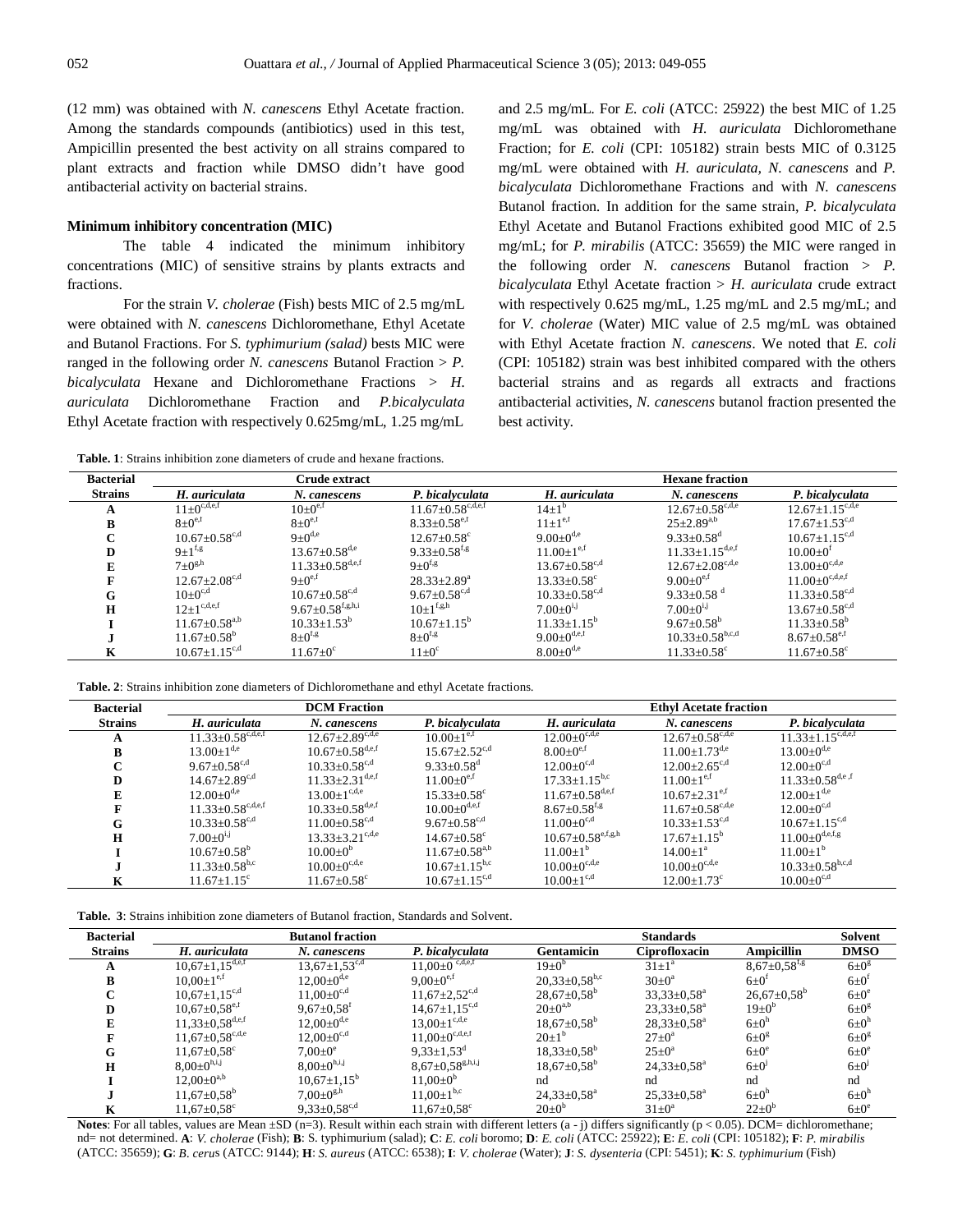**Table. 4:** Minimum inhibitory concentration.

| <b>Fractions</b>           |      | CE (mg/ml) |      |      | HF(mg/ml) |     |        | $DCMF$ (mg/ml) |        |             | $EAF$ (mg/ml) |      |       | $BF$ (mg/ml) |     |
|----------------------------|------|------------|------|------|-----------|-----|--------|----------------|--------|-------------|---------------|------|-------|--------------|-----|
| <b>Strains</b>             | H. a | N. c       | P. b | H. a | >20       | P.b | H. a   | $N$ . $c$      | P. b   | <b>H.</b> a | $N$ . $c$     | P.b  | H. a  | $N$ . $c$    | P.b |
| V. cholerae (Fish)         | >20  | >20        | 20   | 20   | >20       | >20 | 2.5    | >20            |        | 2.5         | >20           | >20  | 2.5   | >20          | >20 |
| S. typhimurium (salad)     | >20  | >20        | 20   | 20   | 1.25      | 2.5 | >20    | 1.25           | >20    | >20         | 2.5           | >20  | 0.625 | >20          | >20 |
| E. coli boromo             | >20  | >20        | >20  | >20  | >20       | >20 | >20    | >20            | >20    | 20          | 20            | >20  | >20   | >20          | >20 |
| E. coli (ATCC: 25922)      | >20  | 2.5        | >20  | >20  | >20       | >20 | 1.25   | >20            | >20    |             | >20           | >20  | >20   | >20          | 2.5 |
| E. coli (CPI: 105182)      | >20  | >20        | >20  | >20  | >20       | 10  | 0.3125 | 0.3125         | 0.3125 | >20         | >20           | 2.5  | >20   | 0.3125       | 2.5 |
| P. mirabilis (ATCC: 35659) | 2.5  | >20        |      | 20   | >20       | >20 | >20    | >20            | >20    | >20         | >20           | 1.25 | >20   | 0.625        | >20 |
| $B.$ cerus (ATCC: 9144)    | >20  | >20        | >20  | >20  | >20       | >20 | >20    | >20            | >20    | >20         | >20           | >20  | >20   | >20          | >20 |
| S. aureus $(ATCC: 6538)$   |      | >20        | >20  | >20  | >20       |     | >20    | >20            |        | >20         | 20            | >20  | >20   | >20          | >20 |
| V. cholerae (Water)        | >20  | >20        | >20  | >20  | >20       | >20 | >20    | >20            | >20    | >20         | 2.5           | >20  |       | >20          | >20 |
| S. dysenteria (CPI: 5451)  | >20  | >20        | >20  | >20  | >20       | >20 | >20    | >20            | >20    | >20         | >20           | >20  | >20   | >20          | >20 |
| S. typhimurium (Fish)      | >20  | >20        | >20  | >20  | >20       | >20 | >20    | >20            | >20    | >20         | 20            | >20  | >20   | >20          | >20 |

**Table. 5:** Preliminary phytochemical screening.

| <b>Fraction</b> | <b>Plant</b> | <b>Positive tests for</b>                                                        | <b>Negative tests for</b>                                                              |
|-----------------|--------------|----------------------------------------------------------------------------------|----------------------------------------------------------------------------------------|
|                 | H.a          | Flavonoids, sterols/triterpenes, Saponins, tannins and<br>polyphenols, coumarins | Anthracenosids                                                                         |
| EM              | N.c          | Flavonoids, sterols/triterpenes Saponins, tannins and<br>polyphenols             | Coumarins, Anthracenosids                                                              |
|                 | P.b          | Flavonoids, sterols/triterpenes, Saponins, tannins and<br>polyphenols, coumarins | Anthracenosids                                                                         |
|                 | H.a          | sterols/triterpenes                                                              | Flavonoids, Saponins, tannins and polyphenols, coumarins, Anthracenosids               |
| FH.             | N.c          | sterols/triterpenes                                                              | Flavonoids, Saponins, tannins and polyphenols, coumarins, Anthracenosids               |
|                 | P.b          | sterols/triterpenes, Saponins, tannins and polyphenols                           | Flavonoids, coumarins, Anthracenosids                                                  |
|                 | H.a          | Saponins                                                                         | Flavonoids, sterols/triterpenes, tannins and polyphenols, coumarins,<br>Anthracenosids |
| <b>FDCM</b>     | N.c          | Saponins                                                                         | Flavonoids, sterols/triterpenes, tannins and polyphenols, coumarins,<br>Anthracenosids |
|                 | P.b          | Saponins, sterols/triterpenes                                                    | Flavonoids, tannins and polyphenols, coumarins, Anthracenosids                         |
| FAE             | H.a          | sterols/triterpenes, Saponins, tannins et polyphenols,<br>Anthracenosids         | Flavonoids, coumarins                                                                  |
|                 | N.c          | Flavonoids, Saponins, tannins and polyphenols, coumarins                         | sterols/triterpenes, Anthracenosids                                                    |
|                 | P.b          | Saponins, coumarins                                                              | Flavonoids, sterols/triterpenes, tannins and polyphenols, Anthracenosids               |
|                 | H.a          | Saponins, coumarins                                                              | Flavonoids, sterols/triterpenes, tannins and polyphenols, Anthracenosids               |
| FB              | N.c          | Saponins, coumarins, sterols/triterpenes, tannins and<br>polyphenols,            | Flavonoids, Anthracenosids                                                             |
|                 | P.b          | Saponins, coumarins                                                              | Flavonoids, sterols/triterpenes, tannins and polyphenols, Anthracenosids               |

CE: Crude Extract; HF: Hexane Fraction; DCMF: Dichloromethane Fraction; EAF: Ethyl Acetate Fraction; BF: Butanol Fraction; H.a: *H. auriculata*; N.c: *N. canescens*; P.b: *P. bicalyculata*

| <b>Plants</b> | <b>Fractions</b> | Total phenolic(mg                             | <b>Total flavonoids (mg)</b>    | Total flavonols (mg QE/100     | Total tannins (mg TAE/100 mg   |
|---------------|------------------|-----------------------------------------------|---------------------------------|--------------------------------|--------------------------------|
|               |                  | GAE/100 mg extract)                           | OE/100 mg extract)              | mg extract)                    | extracts)                      |
|               | <b>CE</b>        | $80.86 \pm 0.20$ <sup>d,e</sup>               | $12.30 \pm 0.71^{\text{e,f,g}}$ | $0.65 \pm 0.03^{1,1}$          | $1.31 \pm 0.31^{\text{t}}$     |
|               | HF               | $80.05 \pm 0.30^e$                            | $17.25 \pm 1.20^{\rm d}$        | $0.56 \pm 0.02^{\text{J}}$     | $5.79 \pm 1.29$ <sup>e,f</sup> |
| Hygrophila    | <b>DCMF</b>      | $81.30 \pm 0.69^{\text{d,e}}$                 | $23.51 \pm 1.05^{\circ}$        | $1.18 \pm 0.04$ <sup>f,g</sup> | $0.73 \pm 0.19^{\rm f}$        |
| auriculata    | AEF              | $92.36 \pm 1.63^{a,b}$                        | $17.30 \pm 0.91$ <sup>d</sup>   | $1.58 \pm 0.05^e$              | $48.64 \pm 6.56^b$             |
|               | BF               | 89.26 $\pm 1.55^{b,c}$                        | $16.26 \pm 0.51^{\text{d,e}}$   | $0.98 \pm 0.05$ <sup>g,h</sup> | $8.82 \pm 2.09^{\text{d,e,f}}$ |
|               | CE               | $85.10 \pm 0.61^{\text{c,d,e}}$               | $16.19 + 1.61^{d,e}$            | $0.83 \pm 0.05^{h,i}$          | $7.28 \pm 1.69^{\text{e,f}}$   |
|               | HF               | $81.63 + 2.35^{\text{d,e}}$                   | $25.34 \pm 0.23^{\circ}$        | $3.40 \pm 0.02^b$              | $23.64 \pm 3.42^{\circ}$       |
| Nelsonia      | <b>DCMF</b>      | $84.51 \pm 0.99^{\text{c},\text{d},\text{e}}$ | $75.02 \pm 3.39^{\circ}$        | $8.05 \pm 0.10^a$              | $17.04 \pm 1.89^{c,d}$         |
| canescens     | <b>AEF</b>       | $90.91 \pm 3.36^{a,b}$                        | $26.62 \pm 0.64$ <sup>c</sup>   | $0.88 \pm 0.09^{\rm h}$        | $24.37 \pm 4.91^{\circ}$       |
|               | BF               | $94.74 \pm 3.24^{\circ}$                      | $44.23 \pm 2.57^{\rm b}$        | $2.41 \pm 0.09^{\rm d}$        | $62.52 \pm 5.28^{\circ}$       |
|               | CE               | $80.24 \pm 1.51^{\overline{d,e}}$             | $13.18 \pm 1.61^{\text{d,e,f}}$ | $0.80 \pm 0.10^{h,i}$          | $7.67 \pm 2.22$ <sup>e,f</sup> |
|               | HF               | $80.29 \pm 0.08^{\text{d,e}}$                 | $25.92 \pm 2.48^{\circ}$        | $2.85 \pm 0.07^{\circ}$        | $12.98 \pm 1.24^{\text{d,e}}$  |
| Peristrophe   | <b>DCMF</b>      | $85.26 \pm 0.61^{\text{c,d}}$                 | $17.07 \pm 0.77$ <sup>d</sup>   | $1.35 \pm 0.11^{\rm f}$        | $7.82 \pm 2.70$ <sup>e,f</sup> |
| bicalyculata  | AEF              | $84.98 \pm 1.11^{\text{c,d,e}}$               | $08.00 \pm 0.38$ <sup>g</sup>   | $0.88 \pm 0.04^{\rm h}$        | $2.04 \pm 0.74$ <sup>f</sup>   |
|               | BF               | $84.85 \pm 2.02^{\text{c,d,e}}$               | $08.69 \pm 0.45$ <sup>f,g</sup> | $1.22 \pm 0.08$ <sup>f</sup>   | $5.34 \pm 0.10$ <sup>e,f</sup> |

**Table. 6:** Polyphenols contents of extracts.

mg GAE/100mg extracts: mg Equivalent Gallic Acid for 100mg dried extracts; mgQE/100mg extract: mg Equivalent Quercetin for 100mg dried extracts; mgTAE/100mg extract: mg Equivalent Tannic Acid for 100mg dried extracts; mmol AAE/g extract: mmol Equivalent Ascorbic Acid for 1mg dried extract; CE: crude extract; HF: hexane Fraction; DCMF: Dichloromethane Fraction; AEF: Ethyl Acetate Fraction; BF: Butanol Fraction. Result within each column with different letters  $(a - i)$  differs significantly  $(p < 0.05)$ .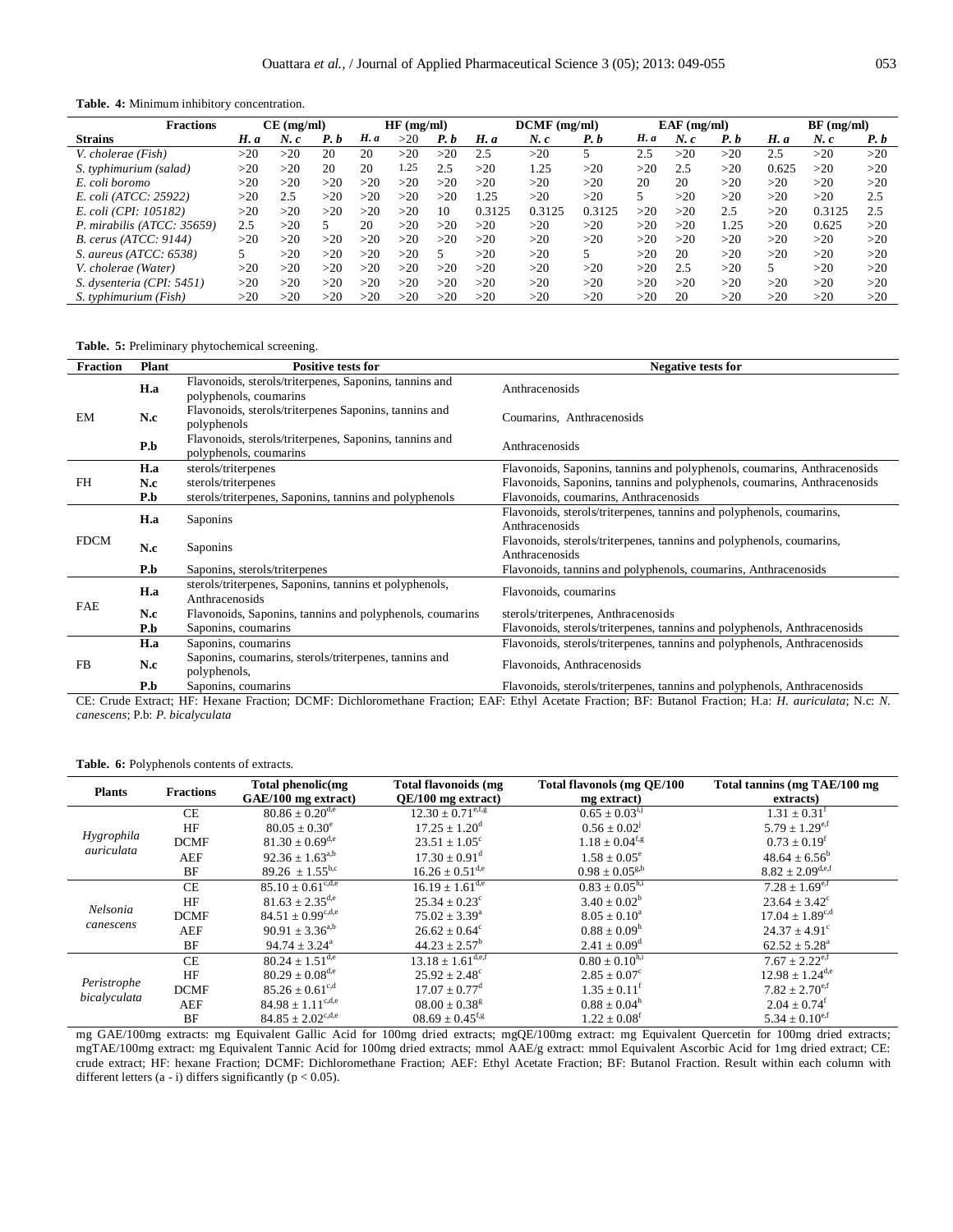# **Phytochemical studies**

# *Preliminary screening*

The phytochemical constituents present in the plants samples are represented in Table 5. This preliminary phytochemical screening allowed detecting the secondary metabolites such as polyphenols, tannins, flavonoids, coumarins, saponins, anthracenosids, sterols and triterpenes. For these preliminary test carried out, *H. auriculata, N. canescens* and *P. bicalyculata* crude extracts exhibeted similarly phytochemical profiles. About fractions, a similarity as been observed in Hexane and Dichloromethane fractions for *H. auriculata* and *N. canescens* while for Butanol fraction, *H. auriculata* and *P. bicalyculata* phytochemical profile are similar.

The beneficial medicinal effects of plant materials typically result from the secondary metabolites present in the plant although and it is usually not attributed to a single compound but a combination of the metabolites (Janakiraman *et al.,* 2012). Thus, the presence of all compounds confirms the utility of our three species in traditional medicine of Burkina Faso against infectious diseases.

## *Polyphenols contents*

Crude extracts and fractions total phenolics, total flavonoids, total flavonols and total tannins contents of the three species are shown in Table 6.

In this quantification test, *N. canescens* Butanol fraction with 94.74  $\pm$  3.24 mg GAE/100 mg extract, its Dichloromethane fraction with  $75.02 \pm 3.39$  mg QE/100 mg extract, its Dichloromethane fraction with  $8.05 \pm 0.10$  mg QE/100 mg extract and its Butanol fraction with  $62.52 \pm 5.28$  mg TAE/100 mg extracts showed the higher content respectively in total phenolics, total flavonoids, total flavonols and total tannins.

All extracts and fractions of *H. auriculata, N. canescens* and *P. bicalyculata* exhibited inhibition effect on the eleven bacteria tested in this study. This antibacterial activity could be attributed to different compounds identified in these plants. In fact, antibacterial activity is very attributed to several phytochemical such as flavonoids, saponins, tannins and terpenes (Musa *et al.,* 2008). Comparing the three plants species, the best antibacterial activity has been obtained by *N. canescens* and this result could be explained by its high phenolic contents. As indicate in the table 6, this species presented highest values of total phenolics, total flavonoids, total flavonols and total tannins. In addition, one of our study (data not shown) showed the presence of many phenolic compounds such as p-coumaric acid, caffeic acid, chlorogenic acid, ferulic acid, gentisic acid, apigenin, luteolin and Quercetol. While, the antibacterial activity of a number of phenolic compounds has been demonstrate: Apigenin (Sato *et al.,* 2000), luteolin (Bashir *et al.,* 1994) and flavonols (Simin *et al.,* 2002). And, previous study demonstrated a synergy between flavonoids with antibacterial activity (Arima *et al.,* 2002). These various potentialities related to the compounds found in the extracts and fractions of our plants could explain their high use in Burkina Faso traditional medicine in the treatment of infectious diseases.

#### **CONCLUSION**

In this present study, interesting antibacterial activity has been obtained with extracts and fractions of *H. auriculata, N. canescens* and *P. bicalyculata.* This antibacterial potentiality is surely due partly to phenolic compounds contained highly in these species. *N. canescens,* a species although undocumented for its antimicrobial activities, has presented is this study a best antibacterial activity and the highest contents in total phenolics, total flavonoids, total flavonols and total tannins. The results of this study suggest that plant extracts of the three *Acanthaceae* species can be substantial source of multi-purpose bioactive principles, which act as natural antibiotics against various bacteria strains. Already now, these scientific data allow to justify the traditional use of the three plants species in Burkina Faso traditional medicine. Further molecular investigations in order to isolate the antibacterial bioactive structures need to be carried out.

# **ACKNOWLEDGEMENT**

The International Atomic Energy Agency (AIEA, project BKF 5005) are gratefully acknowledged for providing facilities. Burkina Faso ministry of scientific research and Innovation is also grateful for PhD grant.

# **REFERENCES**

Abarca N.A., Campos M.G., Reyes J.A.A., Jimenez N.N., Corral J.H., Valdez S.G. Antioxidant activity of phénolic extract of monofloral honeybee-collected pollen from mesquite (*Prosopis julifloral*, Leguminoseae). *Journal of Food Composition and Analysis* 2007; 20 (2): 119-124.

Arima H., Ashida H., Danno G. Rutin-enhanced antibacterial activi-ties of flavonoids against Bacillus cereus and Salmonella enteritidis. *Biosci Biotechnol Biochem*; 2002 66:1009–14.

Bashir A.K., Abdalla A.A., Wasfi I.A., Hassan E.S., Amiri M.H., Crabb T.A. Flavonoids of *Limonium axillare*. *Int J Pharmacogn*; 1994 32:366–72.

Bauer A.W., Kirby W.M.M., Sherris J.C., Turck M. Antibiotic susceptibility testing by a standardized single disk method. Am J Clin Pathol 1966; 43: 493-496.

Burkill, H.M.. *The useful plants of West Tropical Africa families A-D*. Royal Gardens kew. (1985) 320 pp.

Chew Y.L., Chan E.W.L., Tan P.L., Lim Y.Y., Stanslas J., Goh J.K. Assessment of phytochemical content, polyphenolic composition, antioxidant and antibacterial activities of Leguminosae medicinal plants in Peninsular Malaysia. BMC Complementary and Alternative Medicine 2011; 11, 12.

Ciulei I. Methodology for analysis of vegetable drugs. Bucharest Ministry of Chemical Industry; 1982.

Eloff J.N. A sensitive and quick microplate method to determine the minimal inhibitory concentration of plant extracts for bacteria. Planta Medica. 1998 64, 711–713.

European Community. Méthode de référence pour le dosage des tannins. *Journal officiel des Communautés Européennes* 2000; 197: 18-20.

Giwa O.E., Seyifunmi O.E., Adewumi B.L., Adebote V.T. and Aladejimokun A.O. Screening of Antimicrobial Ethanolic Extract of *Peristrophe bicalyculata. Ethnobotanical Leaflets* 2010 14: 766-73.

Iwu M.W., Duncan A.R., Okunji C.O. New Antimicrobials of Plant Origin. In: Janick J. (ed.): Perspectives on New Crops and New Uses. ASHS Press, Alexandria, VA: 1999 457–462.

Janakiraman N., Sahaya S.S., Johnson M. Anti-bacterial studies on *Peristrophe bicalyculata* (Retz.) Nees. *Asian Pacific Journal of Tropical Biomedicine*. 2012 S147-S150.